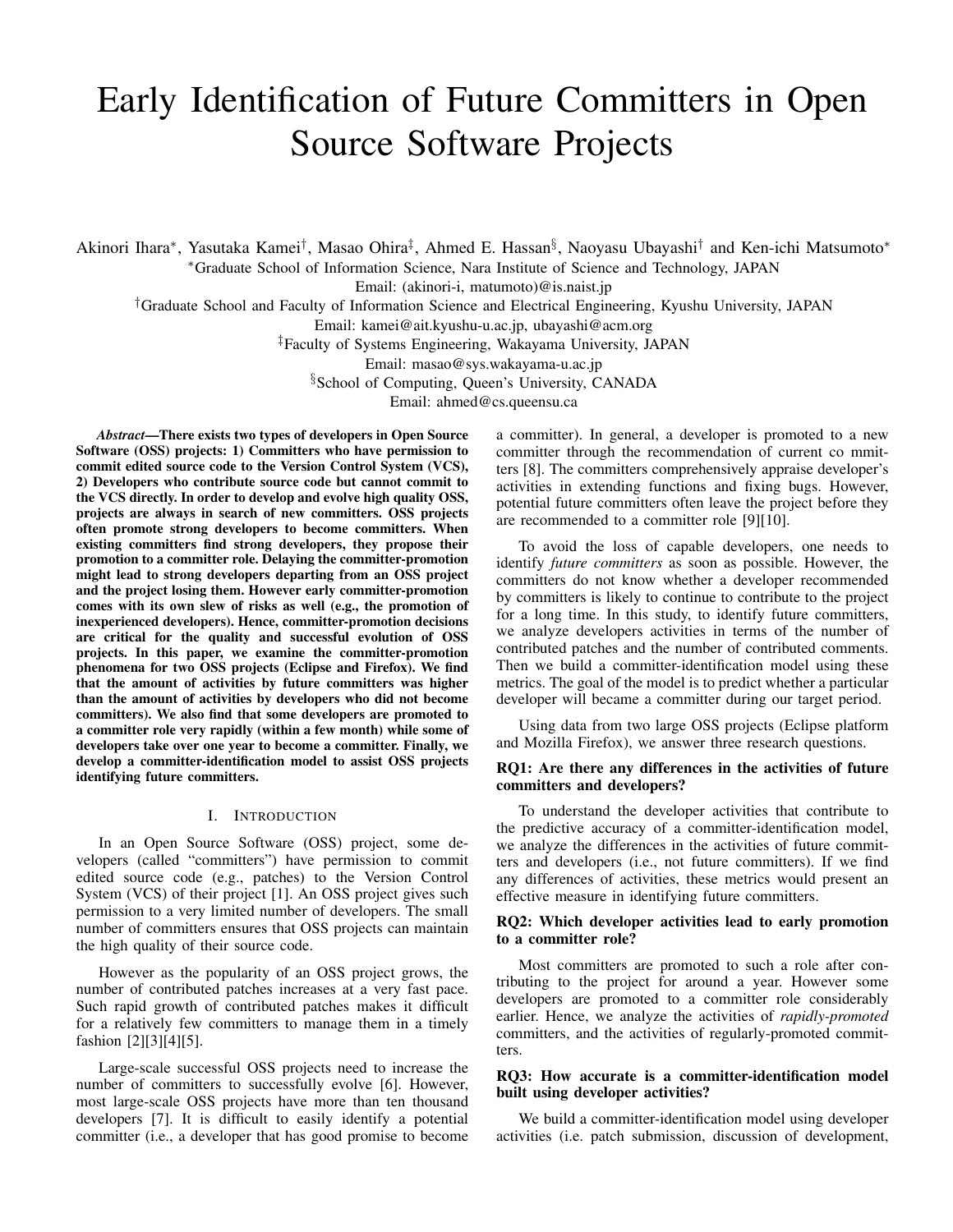and activity period), then we evaluate how well the model predicts future committers.

This paper is laid out as follows. Section 2 introduces related work motivates our study. Section 3 presents the studied developer activities. Section 4 provides the design of our experiment, and Section 5 presents the results. Section 6 studies the activities of developers once they become committer. Finally, Section 7 concludes the paper and presents our future work.

#### II. BACKGROUND AND RELATED WORK

## *A. Support for the activities of committers*

Many researchers have proposed approaches to support committer activities [11][12][13]. A prominent goal of many of these studies has been to automate some of the committer activities [14][15][16].

**Triagging Bugs:** Committers receive a large number of feature requests and bug reports. Rastkar et al. [16] built a system to automatically summarize bug reports in order to reduce the time needed to understand these bug reports. Moreover, Hooimeijer et al. [17] presented a method to identify the bug reports that should be fixed first using metrics derived from developer activities data such as the number of comments.

Assigning bugs: When committers receive requests for fixing a bug, they should assign the requests to developers who have the appropriate skills to solve the request. If the assignment is done incorrectly, valuable resources are wasted [18]. Anvik et al. [14] and Cubranic et al. [15] presented a approach to identify the most suitable developer for a bug report based on textual information such as the title and the description of the bug report.

Verifying bugs: Committers have to verify patches that developers created to fix a bug. After that, committers commit the fixed source code to the VCS of the project. Unfortunately in some cases, bugs have to be re-opened [19]. Re-opened bugs increase maintenance costs and lead to unnecessary rework by busy developers. Shihab et al. [20] presented an approach to identify whether a bug will be re-opened.

Prior studies aim to provide techniques for the effective use of the limited human resources of a few committers. On the other hand, the goal of our study is to increase the human resources by recommending additional capable committers.

#### *B. Studies of the Committer Promotion Process*

Increasing the number of committers in a large OSS projects is important to cope with the large influx of developer contributions and requests [1]. In order to identify future committers from developers, current committers carefully examine developer activities in search of future committers that can join the project.

Jensen et al. [8] interviewed committers about the activities that they track to recommend new committers. In the Apache project, committers identify new committers based on the developer's technical activities such as patch contributions. The recommended future committers are presented to Apache PMC (Project Management Committees) members. The PMC members judge whether or not a proposed committer should be promoted to a committer role. In the Mozilla project, committers identify future new committers based on a developer's social activities such as discussion of OSS development in addition to their technical activities.

Zhou and Mockus [21] analyzed how the expertise of developers increases in software projects. They found that developers' productivity in terms of the number of tasks per month increases with project tenure and plateaus within a few months in small and medium projects, while taking up to 12 months in large projects. In an extended study, they analyzed what impacts the chances that a new joiner to a software project will become an LTC (Long Term Contributor) who stays with the project for at least three years [22]. As a result, they found that the main differences among participants were in their capacity, willingness and opportunity to contribute to activities (e.g. the number and type of tasks, the fraction of reported issues) at the time of joining. Moreover Zhou et al. did target not only committers but also all developers in general.

Bird et al. [9] presented a hazard-rate model to identify the most active period of developers in the Apache project, Python project and PostgreSQL project. They found that existing committers usually recommend developers who have worked for about a year. In addition, prior history of patch submissions has a strong effect in Apache and Python projects. However, Bird et al. have not explored the activities of future committers before they become committer (or after they become committers). Moreover, Bird et al. have not examine the difference of activities between regular and rapidly-promoted committers.

Fujita et al. [23] analyzed the differences in the number of submitted and reviewed patches, and the patch edit and review times between future committers and developers. As a result, they found that future committers contributed technical contribution (patch submission and review) more than developers. However, they have not analyzed differences of social activities (i.e. communication among developers). In addition, Fujita et al. did not show the change in activities as developer are promoted to committer roles. Moreover, they did not explore the various types of committer promotions.

Gharehyazie et al. [24] built statistical predictors for future developers (like commimtter) in OSS projects based on activities (the number of patches/messages) early in their tenure with the project. As a result, developer initiation could be modeled with as little as one month's work of information about the social activity of individuals. When Gharehyazie et al. used the information for three months since an individual started, the model produced more stable result. Moreover, in order to identify high potential future committers, they did not focus on the differences of their promotion process and their activities after being a committer.

## III. DEVELOPERS ACTIVITY

Our studied OSS projects (Eclipse and Mozilla) provide guidelines for committer promotions<sup>1</sup>. According to the guidelines, when the project acknowledges the contribution of a developer, he or she will be promoted to a committer role.

<sup>&</sup>lt;sup>1</sup>Eclipse: http://wiki.eclipse.org/Development\_Resources/HOWTO/Nomina ting\_and\_Electing\_a\_New\_Committer

Mozilla: http://www.mozilla.org/hacking/committer/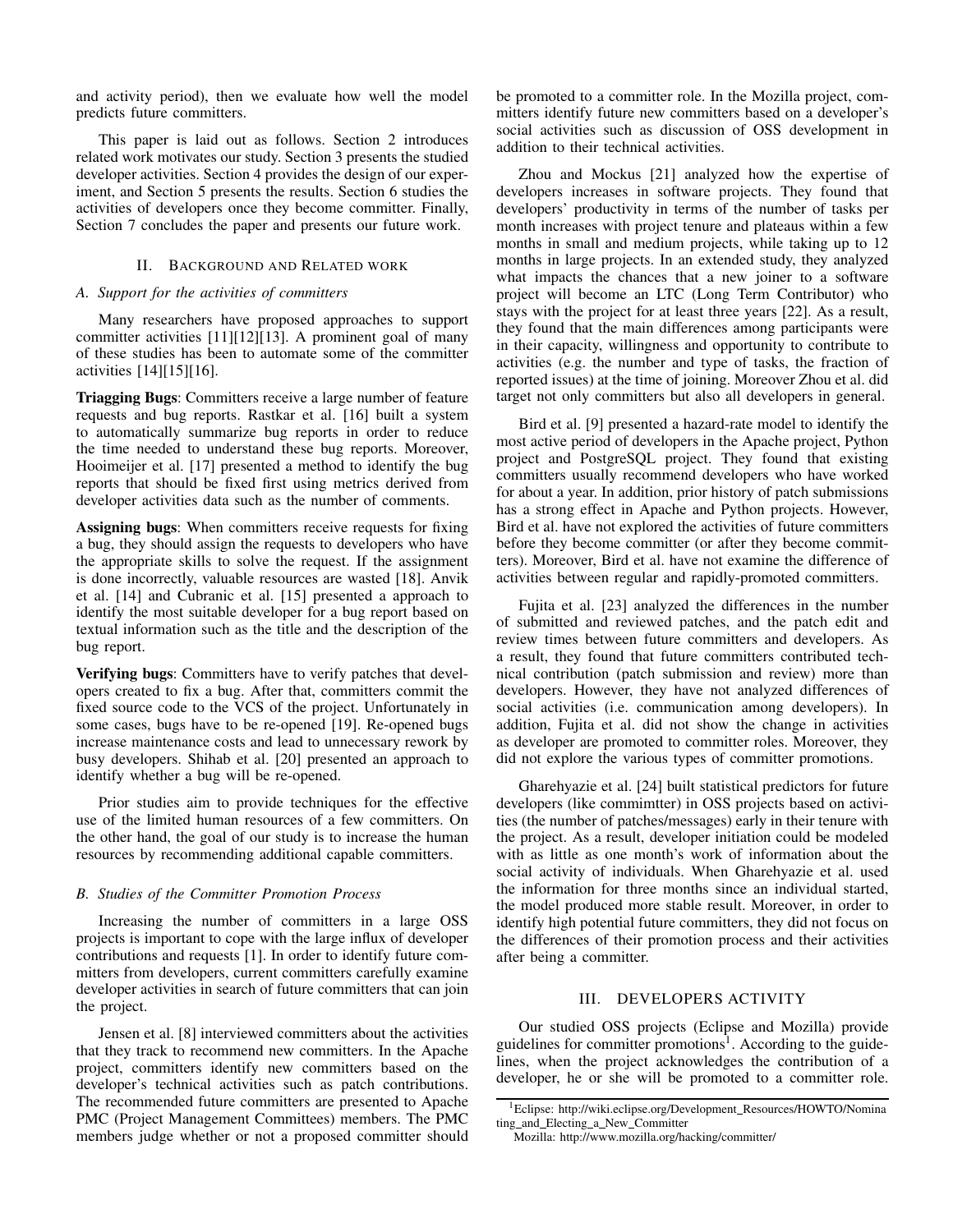

Fig. 1: Process for applying patches in a project.

However, the guidelines do not define the specific activities or the amount of activity to be used to appraise the developer's contribution. In this study, we compare the activities of the future committers with the activities of developers who did not become a committer during our study period. Figure 1 shows a simplified process for patch development.

A: Patch creation: Developers create patches to extend functionality and to fix bugs. Then, they contribute patches to a Bug Tracking System (BTS). In this study, we regard the developer who contributed a patch as the developer who created the patch.

B: Discussion: Developers discuss the creation of patches and review each other's patches. They discuss their plans and designs.

C: Patch verification: Committers verify the contributed patches. If they judge that a patch should be edited again, they would ask the developers to re-edit the source code. On the other hand, if they judge that a patch does not need to be edited again, the committers would commit the patch to the Version Control System (VCS) on behalf of the developers.

Only committers can verify patches (C). We analyze the developer activities (A: Patch creation and B: Discussion) and the time period which committers use to appraise the activities of a future committer. We then build a committer-identification model using these activities.

#### IV. EXPERIMENT SETTING

To understand the developer activities that existing committers appraise when identifying future committers, we analyze the activities of future committers before they become committers.

#### *A. Target Data*

Our study uses data from the Eclipse and Mozilla projects. Table I presents the studied period, and the number of developers in each project.

Some developers are already committers. For example, some IBM company developers have been committers since they joined the Eclipse project. *Existing committer* are ones who have committed source code to VCS before the studied period (Figure 2. On the other hand, we describe a developer as a *future committer*, he or she commits patches for the first

TABLE I: Summary of the studied data.

|                                                           | Eclipse project | Mozilla project |  |
|-----------------------------------------------------------|-----------------|-----------------|--|
| subproject                                                | platform        | Firefox         |  |
| target period                                             | 2001/10-2010/12 | 2004/01-2008/12 |  |
| existing committers                                       | 36              | 96              |  |
| developers                                                | 8,964           | 12,287          |  |
| future committers                                         | 53              | 51              |  |
| studied developers<br>(developers + future committers)    | 9,017           | 12,338          |  |
| target period                                             |                 |                 |  |
| dev A (existing committer)                                |                 |                 |  |
| dev B (future committer)                                  |                 |                 |  |
| dev C (developer)                                         |                 |                 |  |
| commit codes to CVS<br>contribute patches/comments to BTS |                 |                 |  |

Fig. 2: An example of classifying developers.

time during the studied period. We also describe someone as a "developer" if he or she has never committed anything to VCS since the project's start and throughout the studied period. We found 36 existing committers, 53 future committers and 8,964 developers in the Eclipse platform project. We focus on only  $9,017$  (= 53 + 8,964) developers. We do not consider the 36 existing committers, since the goal of this study is to develop a method for identify future committers.

#### *B. Extracting Metrics*

In this study, we extracted metrics from the Bugzilla<sup>2</sup> data as BTS about (a) Patch creation and (b) Discussion shown in Figure 1, and extracted the committer list from VCS  $3$ . Figure 3 shows the procedure used to extract metrics using the BTS and VCS data.

#### (1) Extracting developer activities from BTS data

Many OSS projects use a BTS to manage submitted enhancement requests and bug reports. BTS reporters write down the target module name, attach edited patches, and submit comments in the reports. In our study, we collected the reports from BTS, then extracted who contributed the patches/comments, when developers/users contributed them. This automated extraction method is similar to prior studies [23][25][26].

We also measure the activity period of each developer. The activity period is from the month when a developer started their first activity (patch or comment contribution) in a project to the month when they performed their final activity during our studied period. We summarize their activity history in developers activities reports for each developer ((a) in Figure 3).

<sup>2</sup>Eclipse Bugzilla: https://bugs.eclipse.org/bugs/

Mozilla Bugzilla: https://bugzilla.mozilla.org/

<sup>&</sup>lt;sup>3</sup>Eclipse and Mozilla VCS were provided by the MSR Challenge conference (http://2011.msrconf.org/)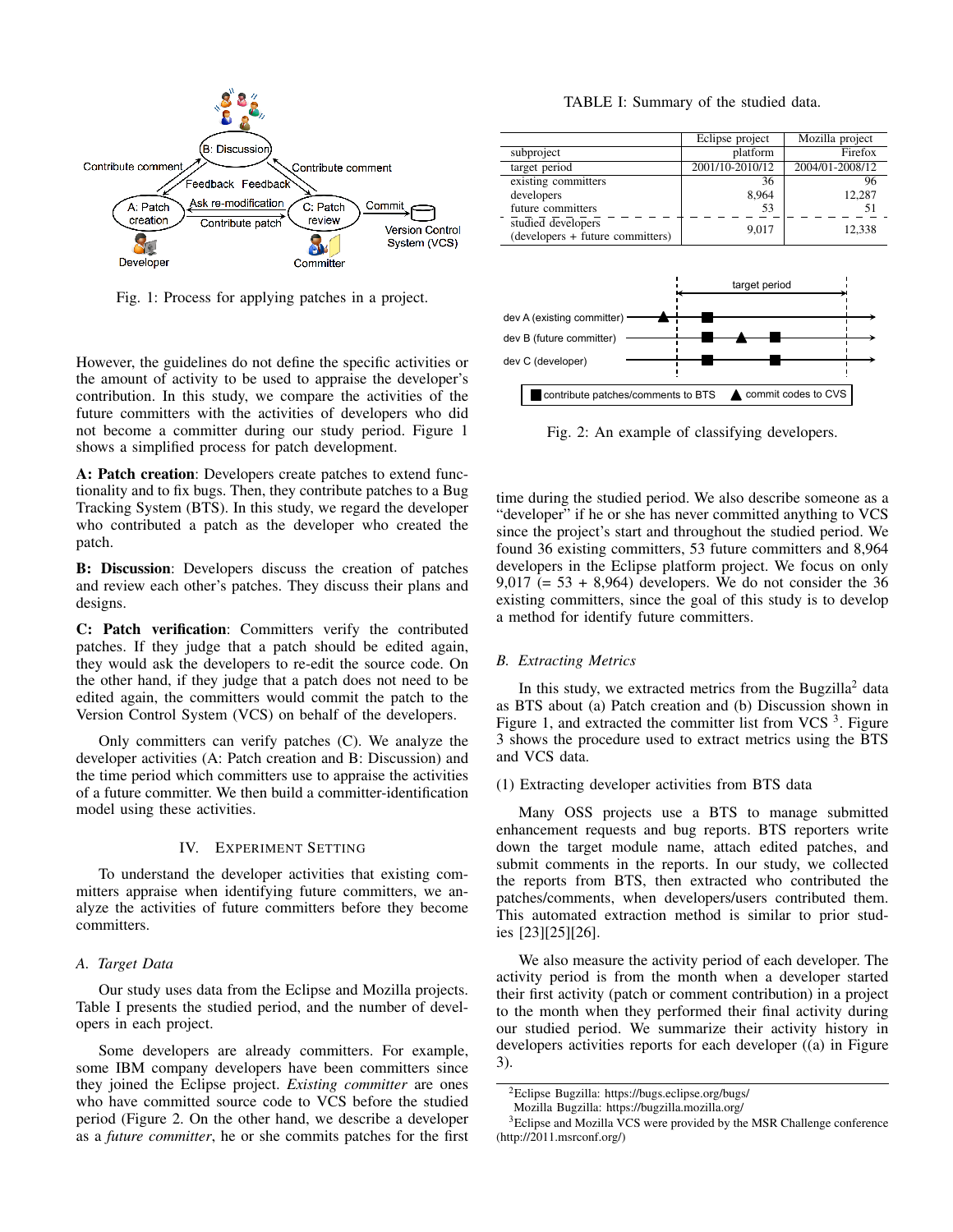

Fig. 3: Method to extract developer activities.

(2) Extracting the promotion date for becoming a committer from VCS data

We collect the commit log from VCS, then we summarize the committer name and the date when each committer committed their first patch to VCS. We record each committer and the date of their first patch (i.e., the date they became a committer) in a Committers list ((b) in Figure 3).

#### (3) Classifying the developer activities reports

Using the committer list, we can classify developer activities reports into either future committer activities reports or developer activities reports  $((c)$  and  $(d)$  in Figure 3). The future committer activities tracks activities of a developer until the developer is promoted to a committer.

#### V. EXPERIMENTAL RESULTS

The goal of our experiment is to understand the committer activities and the accuracy of our committer-identification model. We now present the results of our study with respect to our three research questions.

#### RO1: Are there any differences in the activities of future committers and developers?

**Motivation.** As shown in Figure 1, OSS developers iterate patch creation and discussion during development to enhance functionalities and to fix bugs. After that, committers verify contributed patches and commit the patches to VCS. Committers recommend a high potential developer as a new committer (i.e., future committer). Then existing committers appraise the developer's past activities (patch and discussion contributions). There may be differences in the amount of activities between a future committer and a developer. If we can find such differences, we can easily identify future committers from the thousands of developers in an OSS project. For RQ1, we compare the amount of activities of future committers and developers to develop an effective mean to identify future committers.

Approach. We present two steps in this approach. These steps are (1) Extracting future committer activities and developer activities, and (2) Testing the differences in the activities of future committers and the activities of developers.

(1) Extracting future committers activities and developers activities

Existing committers appraise a developer's past activities (patch and discussion contributions) to find future committers. In this study, we measure the number of patch files/comments that developer contributed to Bugzilla. The activity period of a future committer is up till he or she commits patches to VCS for the first time. The activity period of a developer is all his activities during our studied period.

(2) Testing the differences between the activities of future committers and the activities of developers

We conducted a Wilcoxon signed-rank test. A nonparametric tests which does not assume a normal distribution as is the case in our data set. We used a significance level of  $5\%$ .

**Results.** Figure 4 and 5 present the differences in the amount of activities between future committers and developers. Figure 4 shows the distribution of the number of contributed patches in the Eclipse platform and Mozilla Firefox projects by future committers and by developers. Figure 5 shows the distribution of the number of contributed comments by future committers and by developers. The p-value of the Wilcoxon signed-rank test are noted at the top of each sub-figure.

The amount of activities of future committers is higher than that of developers. In the Eclipse project, the median number of contributed patches by future committers and by developers is 15 and 0 respectively. In the Mozilla Firefox project, the median number of contributed patches by future committers and by developers is 1 and 0 respectively. In both projects, we find a significant difference in the number of contributed patches by future committers and by developers. Hence, most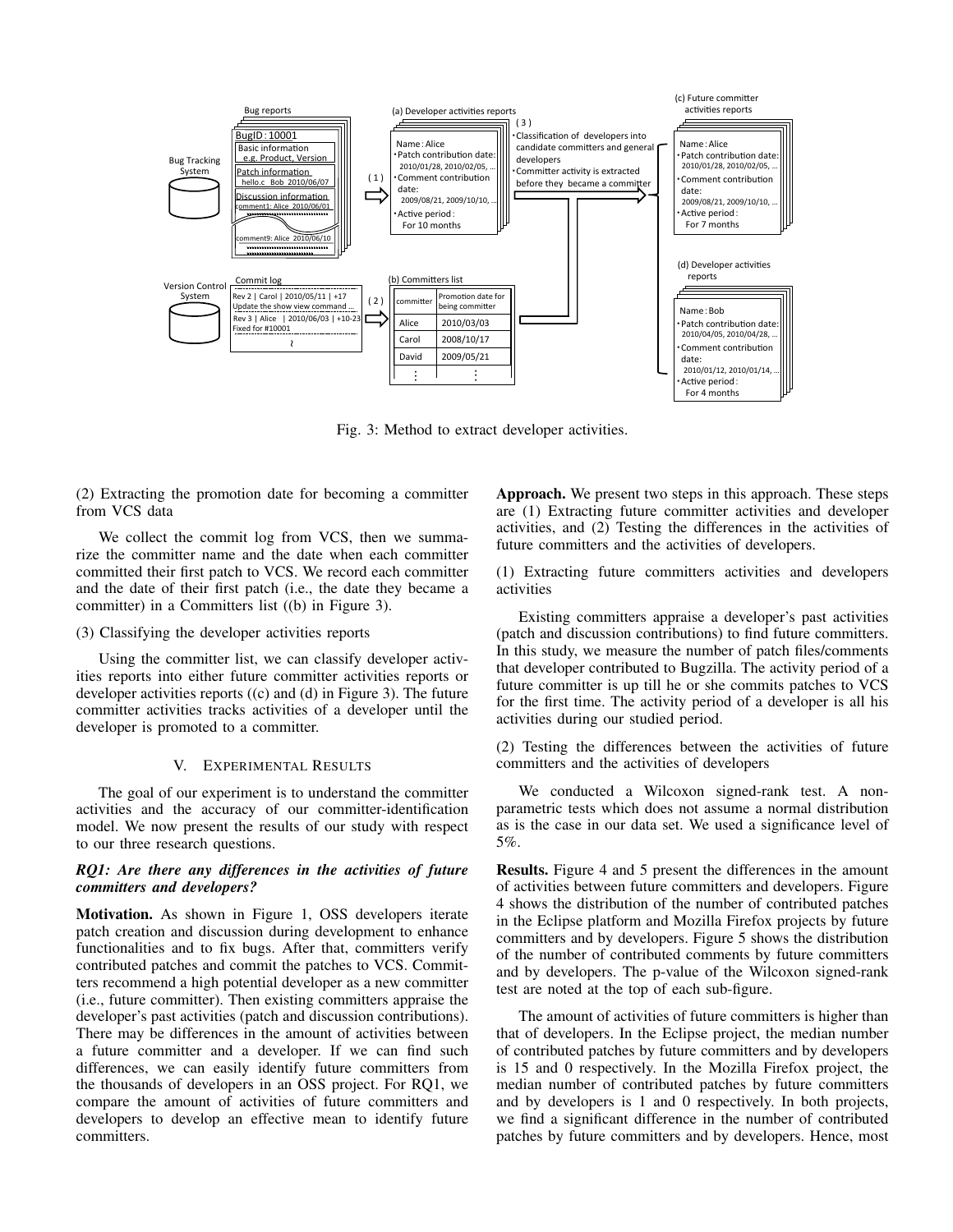

Fig. 4: Differences of the number of patches between committers and developers



Fig. 5: Differences of the number of comments between future committers and developers

developers have never contributed patches. Also, in the Eclipse platform project, the median number of contributed comments by future committers and by developers is 50 and 2 respectively. In the Mozilla Firefox project, the median number of contributed comments by future committers and by developers are 12 and 2 respectively. In both projects, we also find a significant difference in the number of contributed comments by future committers and those by developers. Most developers also did not contribute social activities. Hence both metrics (the number of contributed patches/comments) are useful in identifying future committers.

RQ1: The amount of activities by future committers is higher than the amount of activities by developers. These metrics (the number of submitted patches/comments) are useful in identifying future committers.

## *RQ2: Which developer activities lead to early promotion to a committer role?*

Motivation. Committers usually consider a developer for a committer role once the developer has worked for about a year [9]. However, some developers who have worked for less than a year have become committers. We compared the number



Fig. 6: Activity period until becoming a committer.



Fig. 7: Differences of the number of patches of regularlypromoted committers and rapidly-promoted committers

of committers who has contributed for more than one year or less.

Figure 6 shows the pareto chart of the activity period before becoming a committer in studied projects (the Eclipse platform and Mozilla Firefox projects). In Eclipse project, we found 25 regularly-promoted committers and 28 rapidlypromoted committers who have worked for more than (less than) a year. Similarly, in Mozilla Firefox project, we found 29 regular experienced committers and the 22 rapidly-promoted committers.

For RQ2, we analyze the activity patterns of regularlypromoted committers and those of rapidly-promoted committers. We break up RQ2 into two sub-research questions.

 $\sqrt{2\pi}$ *RQ2-1: Is there a difference in activities of rapidly-promoted committers and the activities of regularly-promoted committers?*

✒ ✑ Approach. We compare the rapidly-promoted committer activities to the regularly-promoted committer activities. The rapidly-promoted committer activities is the amount of activities (patch and discussion contributions) performed by the rapidly-promoted committers. The regularly-promoted committer activities is the amount of activities performed by the regularly-promoted committers. We conducted a Wilcoxon signed-rank test on their activities.

Results. Figure 7 and 8 show the Pareto chart distribution of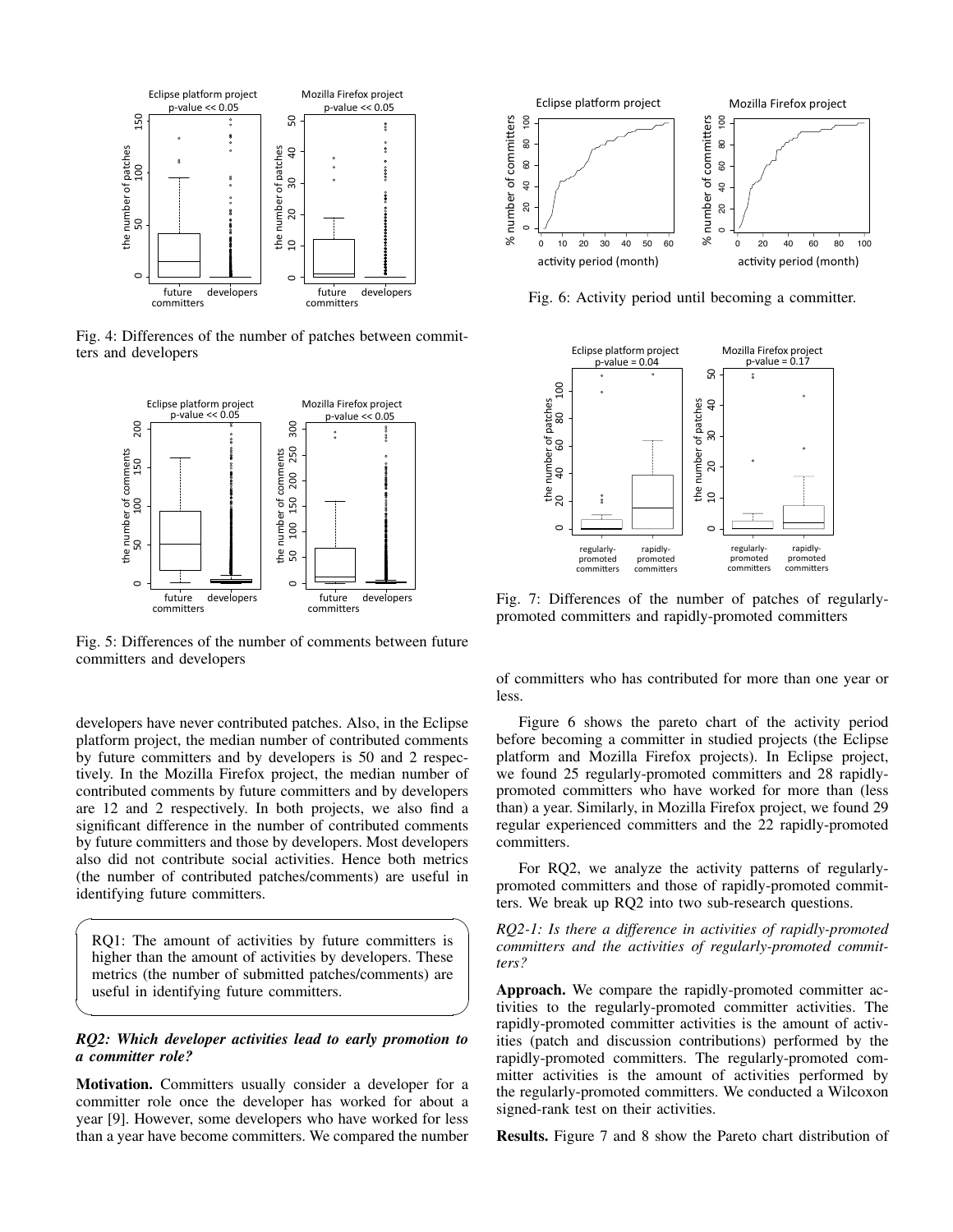

Fig. 8: Differences of the number of comments of regularlypromoted committers and rapidly-promoted committers

the activities (the number of contributed patches/comments) of regular and rapidly-promoted committer. The p-value of the Wilcoxon signed-rank test are noted at the top of the sub figures.

First, we compare the number of contributed patches. In the Eclipse project, the median number of contributed patches by regularly-promoted committers is 0 and by rapidlypromoted committers is 15. In the Mozilla Firefox project, the median number of contributed patches by regularly-promoted committers is 0 and by rapidly-promoted committers is 2. In summary, the median number of contributed patches by regularly-promoted committers is less than the number of contributed patches by the rapidly-promoted committers.

Next, we compare the number of contributed comments. In the Eclipse platform project, the median number of contributed comments by regularly-promoted committers is 9 and by rapidly-promoted committers is 41. In the Mozilla Firefox project, the median number of contributed comments by regularly-promoted committers is 1 and by rapidly-promoted committers is 11. Hence, that the median number of contributed comments by regularly-promoted committers is less than the number of contributed comments by the rapidlypromoted committers.

However, we could not find a significant difference in the number of activities between the regularly-promoted committers and the rapidly-promoted committers in the Mozilla Firefox project.

Figure 9 shows the activity change of rapidly-promoted committers. We analyze a period after these future committers have started working in the projects. The figure shows that Dev 1 and 2 are promoted to committers after only 6 months from starting to contribute to the project. As a result of these activities, the rapidly-promoted committers posted at least over 10 times comments or patches in a month in their early days as committers.

RQ2-1: The number of activities performed by rapidlypromoted committers is more than regularly-promoted committers.



Fig. 9: Activity change of rapidly-promoted committers.



Fig. 10: Activity change of regularly-promoted committers.

#### RO2-2: What do regularly-promoted committers do more than the rapidly-promoted committers?

**Approach.** For RQ2-2, we qualitatively analyzed the change activities (the number of contributed patches/comments) in each month until a regularly-promoted committer becomes a committer.

**Results.** Figure 10 shows the activity changes of regularlypromoted committers in each project. Looking at these figures, we see a difference between the rapidly-promoted committers and the regularly-promoted committers. The amount of activities by regularly-promoted committers (such as Dev3, 4, 5 and 6 in Figure 10) is fewer than the rapidly-promoted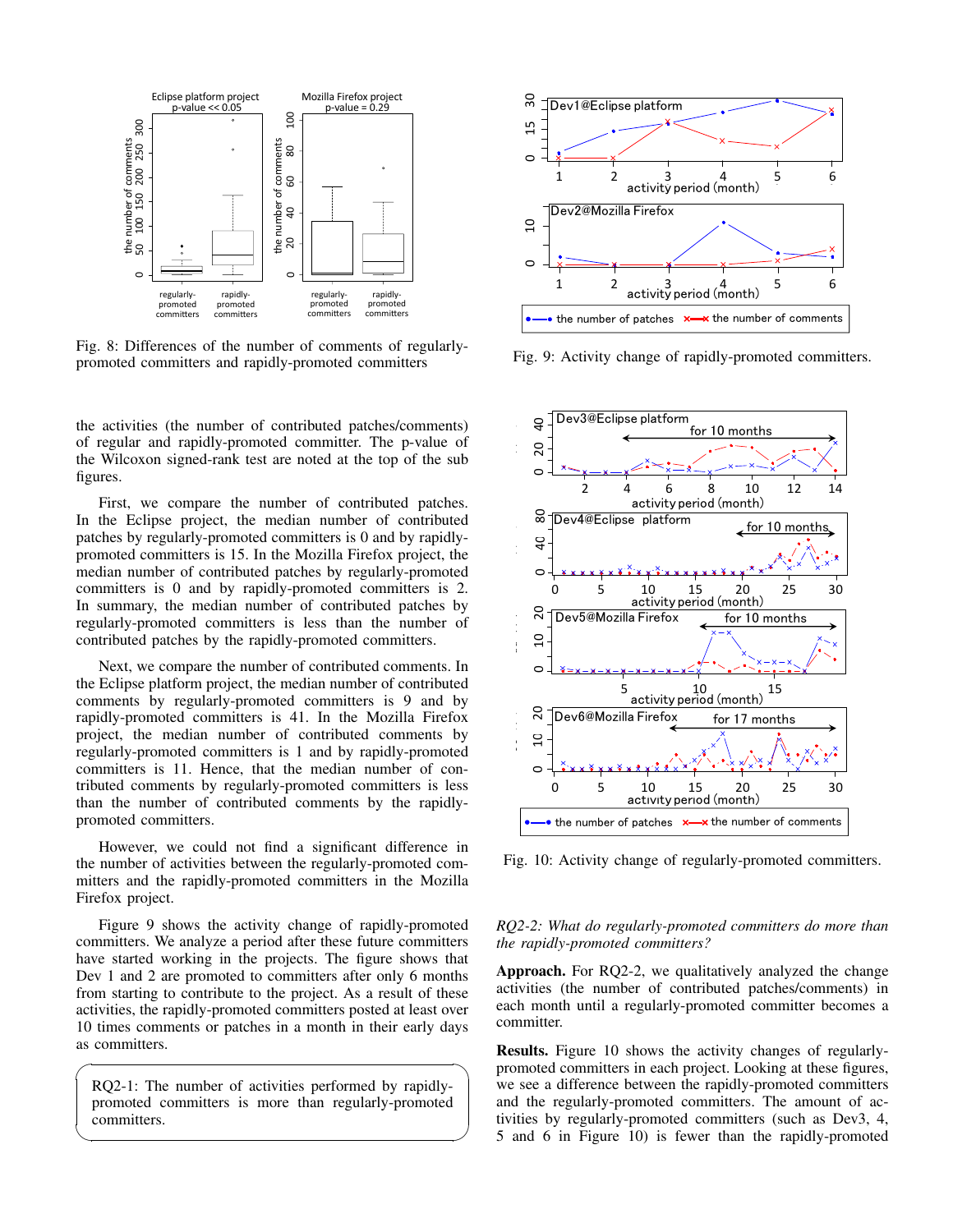TABLE II: Developer activities.

| activities             | metrics              | detail                                                   |  |
|------------------------|----------------------|----------------------------------------------------------|--|
| Patch creation         | SumNumPatch          | Sum of the patches that a developer submitted to BTS.    |  |
|                        | MedNumPatch          | Median of the patches that a developer submitted to BTS. |  |
| <b>Discussion</b>      | <b>SumNumComment</b> | Sum of the comments that a developer submitted to BTS.   |  |
|                        | MedNumComment        | Median of the patches that a developer submitted to BTS. |  |
| <b>Activity Period</b> | ActPeriod            | Period that a developer has worked in the OSS project.   |  |

committers (such as Dev1,2 in Figure 9) at the beginning of their time. However, the regularly-promoted committers gradually increase the amount of their activities, and they became committers after they have worked actively for 1-1.5 years. Few developers continue actively work for about a year. Most developers who have actively worked for about 1-1.5 years are promoted to committer role.

It is interesting to note that if one examines the few months before committer-promotion, we find that the amount of activity of rapidly-promoted committers is similar to the amount of activity of regularly-promoted committers. Hence it appears that the amount of activity plays a much bigger role than simply the amount of time spent as a developer – this observation might help explain the commonly-discussed in literature one-year holding period before promotion (e.g., [9]) – It is most likely that developers take one year to ramp up their contribution levels. However, if a developer is able to ramp up their contribution faster than there is a good chance that the developer will be promoted to a committer role much faster (as is the case in over 40% of the promoted committers in both projects).

RQ2-2: The amount of contribution in the time period just pre-promotion plays a big in the committer promotion.

#### *RQ3: How accurate is a committer-identification model built using developer activities?*

Motivation. Current committers have to find capable OSS developers from the thousands of developers in an OSS project in order to promote these capable developer to committer roles. Current OSS committers would be benefit from a prediction model that can automatically identify capable developers that are likely to become committers.

Approach. We build a committer-identification model using the developer activities (patch and discussion contributions) and the activity period. From RQ2-1, we found that the rapidlypromoted committers contributed many patches and comments in a short time. From RQ2-2, we find that most developers who have actively worked on a project for 1-1.5 years are likely to become a committer.

In this study, we use the sum of the activity and the median of the activity to build the model. Table II shows the developer activity metrics that are used to build the model.

Our model uses the random forest algorithm to identify future committers [27]. The objective variable is whether or not a developer became a committer during our studied period (i.e., a future committer or not). The model identifies a developer as a future committer when the output (continuous value: 0-1) of the model is over a threshold (0.2, 0.5, 0.8).

We randomly divide our committer dataset (Fig.3 (c)) and developer dataset (Fig.3 (d)) into two sets: one for training and the other for testing. However, the number of developers is much more than the number of committers (9,017:53 for Eclipse and 12338:51 for Mozilla). With over 240:1 imbalance, special attention is needed for the model building and for the model evaluation [28][29]. In particular, we need to rebalance the training data (we do not modify the testing data) – we sampled the same number of developers as committers to build the model. We also rebuild the model 100 times and use the median of the 100 evaluation results as the experimental result. Given the high imbalance characteristics of our dataset, it is recommended to examine the AUC (Area Under the Curve) of ROC (Receiver Operating Characteristic) instead of the classically-used precision, recall and F1 metrics in most software engineering studies [28][30][31]. Nevertheless we do show all evaluation metrics not only the AUC metric.

 $\overline{\phantom{a}}$ ✒ ✑ Precision measures the ratio of the number of developers who actually became committers to the number of predicted committers. Recall measures the ratio of the number of developers who became actual committers to the number of predicted developers who never became committers. F1-value is a combined value of recall and precision as follows.

$$
F1-measure = \frac{2 \times Recall \times Precision}{Recall + Precision}
$$

These criteria (e.g., precision and recall) depend on the particular threshold used for the classification. We additionally use the AUC of ROC. The ROC measures the ratio of the number of developers who became committers to the number of the developers who never became committers. We evaluate AUC in terms of the number of developers who never became committers. The AUC metric ranges from 0 to 1. An AUC of 0.5 indicates that a model is equivalent to random guessing.

Results. Table III and table IV show the evaluation results. These table show that a very strong AUC of the model using all activities. The AUC is 0.94 and 0.95 for Eclipse platform and for Mozilla Firefox project. We find that the model had higher accuracy than the random predictor since the AUC is considerably higher than 0.5 in both projects. We also find that precision and recall using all metrics are about 18% and 58% in the Eclipse platform project (at 0.80 threshold), and about 8% and 44% in Mozilla Firefox project (at 0.8 threshold as well).

Next, we examine the factors which influence the random forest predictor the most (this is done by examining the variable importance measure that is computed by the random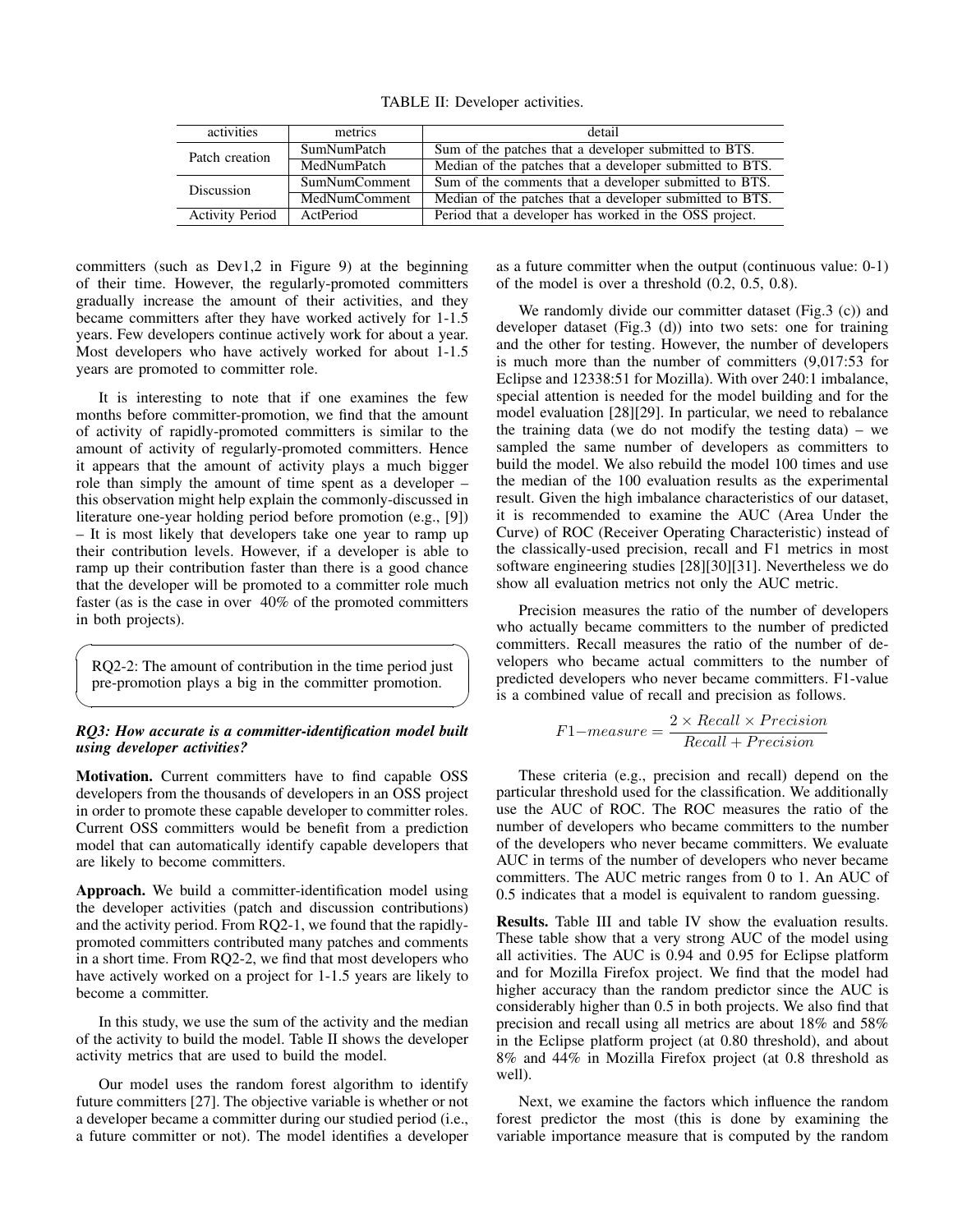|            | Threshold | Precision | Recall | F1-value | <b>AUC</b> |
|------------|-----------|-----------|--------|----------|------------|
| patch      | 0.20      | 0.02      | 0.96   | 0.04     | 0.94       |
| $+comment$ | 0.50      | 0.05      | 0.77   | 0.09     | 0.94       |
| +period    | 0.80      | 0.18      | 0.58   | 0.28     | 0.94       |
|            | 0.20      | 0.01      | 1.00   | 0.01     | 0.81       |
| patch      | 0.50      | 0.09      | 0.65   | 0.15     | 0.81       |
|            | 0.80      | 0.14      | 0.54   | 0.22     | 0.82       |
|            | 0.20      | 0.02      | 0.85   | 0.04     | 0.88       |
| comment    | 0.50      | 0.04      | 0.73   | 0.08     | 0.89       |
|            | 0.80      | 0.07      | 0.54   | 0.12     | 0.88       |

TABLE III: Committer prediction results in Eclipse platform project.

TABLE IV: Committer prediction results in Mozilla Firefox project.

|            | Threshold | Precision | Recall | F1-value | AUC  |
|------------|-----------|-----------|--------|----------|------|
| patch      | 0.20      | 0.01      | 1.00   | 0.02     | 0.95 |
| $+comment$ | 0.50      | 0.02      | 0.96   | 0.04     | 0.95 |
| +period    | 0.80      | 0.08      | 0.44   | 0.13     | 0.94 |
|            | 0.20      | 0.00      | 1.00   | 0.01     | 0.76 |
| patch      | 0.50      | 0.06      | 0.56   | 0.11     | 0.76 |
|            | 0.80      | 0.06      | 0.56   | 0.11     | 0.76 |
|            | 0.20      | 0.00      | 0.92   | 0.01     | 0.76 |
| comment    | 0.50      | 0.01      | 0.72   | 0.03     | 0.76 |
|            | 0.80      | 0.05      | 0.44   | 0.09     | 0.76 |

TABLE V: Variable importance measure.

|                      | Eclipse project | Mozilla project |
|----------------------|-----------------|-----------------|
| SumNumPatch          | 1.93            | 1.08            |
| MedNumPatch          | 1.43            | 0.78            |
| <b>SumNumComment</b> | 3.76            | 1.38            |
| <b>MedNumComment</b> | 1.55            | 0.76            |
| ActPeriod            | つつし             | 3 A.            |

forest). Table V shows the median value of each variable. From this table, we find that SumNumComment and ActPeriod are the most important factors in identifying future committers in both projects. This observation confirms prior findings by Bird et al. [9] about the importance of the length of developer involvement. However, we also find that social contributions (i.e., comment contributions) not just technical contributions (i.e., patch contributions) play a role in the promotion decision – the role of social contributions (3.76/1.38) is even larger than technical contributions (1.93/1.08) in both projects. Moreover, the role of social contributions (3.76) is strong even relative to activity period (2.29) in the Eclipse project.

RQ3: Our committer-identification model considerably outperforms a random predictor.

#### VI. DISCUSSION

#### *A. Activities after becoming a Committer*

We have not confirmed whether or not future committers actively work after they become committers. Existing committers should recommend developers who will actively work after they become committers. To help address this, we analyzed the future committer activities after the future committer became a committer. In addition, we compared the regularly-promoted committer activities to the rapidly-promoted committer activities. The regularly-promoted committers may lose their motivation because they have already worked as developers for more than a year. Therefore, we analyzed what happens for new committers who have worked only for a short period of time before being promoted.

On the Eclipse platform project, we find that there are 40 committers of 53 total who have worked for more than a year after the future committer became a committer. On the Mozilla Firefox project, we found that there are 30 committers of 51 total who have worked for more than a year after the promotion.

Next, we analyzed the rapidly-promoted committer activities and the regularly-promoted committer activities after they became committers. Figure ?? and ?? show their activities. The result shows that the median number of comments and the median number of commits to VCS by the rapidlypromoted committers are higher than those by the regularlypromoted committers. We found significant differences in the distribution of the number of commits between the rapidlypromoted committers and the regularly-promoted committers (The significance level is 10%.).

Our results highlight the importance of early identification of strong developers and their rapid promotion to committer roles. In fact, rapidly-promoted committers actively contribute more than regularly-promoted committers.

#### *B. Threats to Validity*

We defined the date when a developer commits to VCS for the first time as the date of promotion to committer. However, in some rare cases a developer may get permission to commit patches before the date of promotion to committer.

We focused on developer activities in the patch contribution and integration process. There exists many other types of activities (such as the number of edited lines of code, the source code quality, and the content of comments) that could be studied in future work.

The number of the edited source code lines: Weißgerber et al. [26] show that the size of contributed patches is usually less than 10 lines. In our data, the number of contributed lines has a high correlation with the number of contributed patches. Therefore, we did not use the number of edited source code lines.

 $\sqrt{2\pi}$ ✒ ✑ The source codes quality: Committers accept many contributed patches submitted by some developers. On the other hand, committers may reject many patches submitted by another developer. The acceptance or rejection rate could be an important metric to improve our model. However, it is difficult to know whether or not contributed patches were accepted, because linking the contributed patches to the committed source codes in VCS is not straightforward [32]. Currently, many researchers are trying to resolve this problem [33][34]. Future work should attempt to integrate such knowledge into committer-identification model.

> The content of comments: Some developers contribute good comments to BTS. It might be wise to promote such developers to committers. However, measuring the quality of a contributed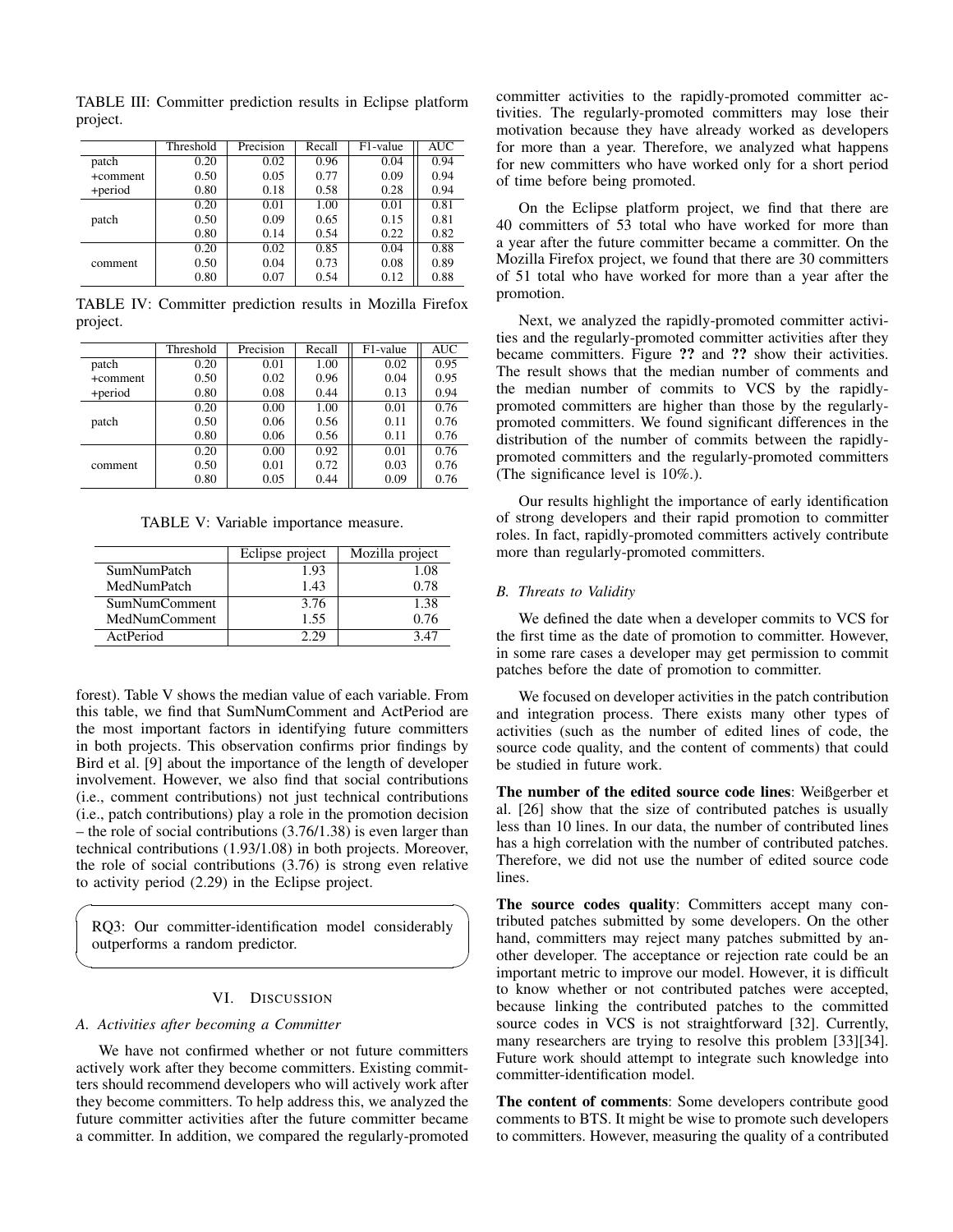comment is very subjective, context-sensitive and not straightforward

In this paper, we targeted two large OSS projects, the Eclipse platform and Mozilla Firefox projects, according to the three conditions. (1) We can compare the results in each OSS project. We targeted OSS projects using Bugzilla as BTS for the condition. (2) The OSS projects are active and regularly release new versions. (3) There is enough data such as the number of commits and number of bug reports to preserve generality. We need to analyze other OSS projects to generalize our findings.

#### VII. CONCLUSIONS AND FUTURE WORK

In this study, we analyzed developer activities to identify future committers that should be promoted as committers in OSS projects. We built a committer-identification model to identify future committers among the thousands of developers in an OSS project. Using data from the Eclipse platform and Mozilla Firefox projects, we find:

- RQ1 The amount of activity by a future committer is higher than the activity of a developer (i.e., not future committer).
- RQ2 regularly-promoted committers have actively worked for 1-1.5 years before they become committers.
- RQ3 Our committer-identification model outperforms a random predictor.

Furthermore, we found that after the promotion, rapidlypromoted committers were more active regularly-promoted committers.

In the future, we would like to enhance the committeridentification model by integration new metrics which capture other types of developer activities.

#### ACKNOWLEDGMENT

This work has been conducted as a part of "The Research Initiative on Advanced Software Engineering in 2013" supported by Software Reliability Enhancement Center (SEC), Information Technology Promotion Agency Japan (IPA). Also, part of this research was conducted under the Japan Society for the Promotion of Science, Grant-in-Aid for Young Scientists (B: 25730045), and Scientific Research (C: 24500041).

#### **REFERENCES**

- [1] K. Fogel, *Producing open source software: how to run sucessful free software project*. Sebastopol, CA: O'Reilly Media, 2005.
- [2] G. Canfora and L. Cerulo, "Supporting change request assignment in open source development," in *Proceedings of the 21st Symposium on Applied Computing (SAC'06)*, 2006, pp. 1767–1772.
- [3] N. Bettenburg, R. Premraj, T. Zimmermann, and S. Kim, "Duplicate bug reports considered harmful... really?" in *Proceedings of the 24th International Conference on Software Maintenance (ICSM'08)*, 2008, pp. 337–345.
- [4] A. Ihara, M. Ohira, and K. Matsumoto, "An analysis method for improving a bug modification process in open source software development," in *Proceedings of the Joint International and Annual ERCIM Workshops on Principles of Software Evolution and Software Evolution Workshops (IWPSE-Evol'09)*, 2009, pp. 135–144.
- [5] M. Nurolahzade, S. M. Nasehi, S. H. Khandkar, and S. Rawal, "The role of patch review in software evolution: an analysis of the mozilla firefox," in *Proceedings of the Joint International and Annual ERCIM Workshops on Principles of Software Evolution and Software Evolution Workshops (IWPSE-Evol'09)*, 2009, pp. 9–18.
- [6] B. Shibuya and T. Tamai, "Understanding the process of participating in open source communities," in *Proceedings of the ICSE Workshop on Emerging Trends in Free/Libre/Open Source Software Research and Development (FLOSS'09)*, 2009, pp. 1–6.
- [7] V. S. Sinha, S. Mani, and S. Sinha, "Entering the circle of trust: Developer initiation as committers in open-source projects," in *Proceedings of the 8th Working Conference on Mining Software Repositories (MSR'11)*, 2011, pp. 133–142.
- [8] C. Jensen and W. Scacchi, "Role migration and advancement processes in OSSD projects: a comparative case study," in *Proceedings of the 29th International Conference on Software Engineering (ICSE'07)*, 2007, pp. 364–374.
- [9] C. Bird, A. Gourley, P. Devanbu, A. Swaminathan, and G. Hsu, "Open borders? immigration in open source projects," in *Proceedings of the 4th International Workshop on Mining Software Repositories (MSR'07)*, 2007, pp. 6–13.
- [10] K. Yamashita, S. McIntosh, Y. Kamei, and N. Ubayashi, "Magnet or sticky? an oss project-by-project typology," in *Proceedings of the 11th Working Conference on Mining Software Repositories (MSR'14)*, 2014, pp. 344–347.
- [11] C. R. de Souza, S. Quirk, E. Trainer, and D. F. Redmiles, "Supporting collaborative software development through the visualization of sociotechnical dependencies," in *Proceedings of the International Conference on Supporting Group Work (GROUP'07)*, 2007, pp. 147–156.
- [12] M. Lanza and M. Pinzger, ""A bug's life": visualizing a bug database," in *Proceedings of the 4th International Workshop on Visualizing Software for Analysis and Understanding (VISSOFT'07)*, 2007, pp. 113– 120.
- [13] A. Sarma, L. Maccherone, P. Wagstrom, and J. Herbsleb, "Tesseract: Interactive visual exploration of socio-technical relationships in software development," in *Proceedings of the 31st International Conference on Software Engineering (ICSE'09)*, 2009, pp. 23–33.
- [14] J. Anvik, L. Hiew, and G. C. Murphy, "Who should fix this bug?" in *Proceedings of the 28th International Conference on Software Engineering (ICSE'06)*, 2006, pp. 361–370.
- [15] D. Cubranic and G. C. Murphy, "Automatic bug triage using text categorization," in *Proceedings of the 16th International Conference on Software Engineering and Knowledge Engineering (SEKE'04)*, 2004, pp. 92–97.
- [16] S. Rastkar, G. C. Murphy, and G. Murray, "Summarizing software artifacts: a case study of bug reports," in *Proceedings of the 32nd International Conference on Software Engineering (ICSE'10)*, 2010, pp. 505–514.
- [17] P. Hooimeijer and W. Weimer, "Modeling bug report quality," in *Proceedings of the 22nd International Conference on Automated Software Engineering (ASE'07)*, 2007, pp. 34–43.
- [18] G. Jeong, S. Kim, and T. Zimmermann, "Improving bug triage with bug tossing graphs," in *Proceedings of the ESEC/FSE'09*, 2009, pp. 111–120.
- [19] T. Zimmermann, N. Nagappan, P. J. Guo, and B. Murphy, "Characterizing and predicting which bugs get reopened," in *Proceedings of the 34th International Conference on Software Engineering (ICSE'12)*, 2012, pp. 1074–1083.
- [20] E. Shihab, A. Ihara, Y. Kame, W. M. Ibrahim, O. Ohira, Masao, B. Adams, A. E. Hassan, and K. Matsumoto, "Studying re-opened bugs in open source software," in *Empirical Software Engineering*, 2012, pp. 1–38.
- [21] M. Zhou and A. Mockus, "Developer fluency: achieving true mastery in software projects," in *Proceedings of the 18th International Symposium on Foundations of Software Engineering (FSE'10)*, 2010, pp. 137–146.
- [22] ——, "What make long term contributors: Willingness and opportunity in oss community," in *Proceedings of the 34th International Conference on Software Engineering (ICSE'12)*, 2012, pp. 518–528.
- [23] S. Fujita, A. Ihara, M. Ohira, and K. Matsumoto, "An analysis of committers toward improving the patch review process in OSS de-